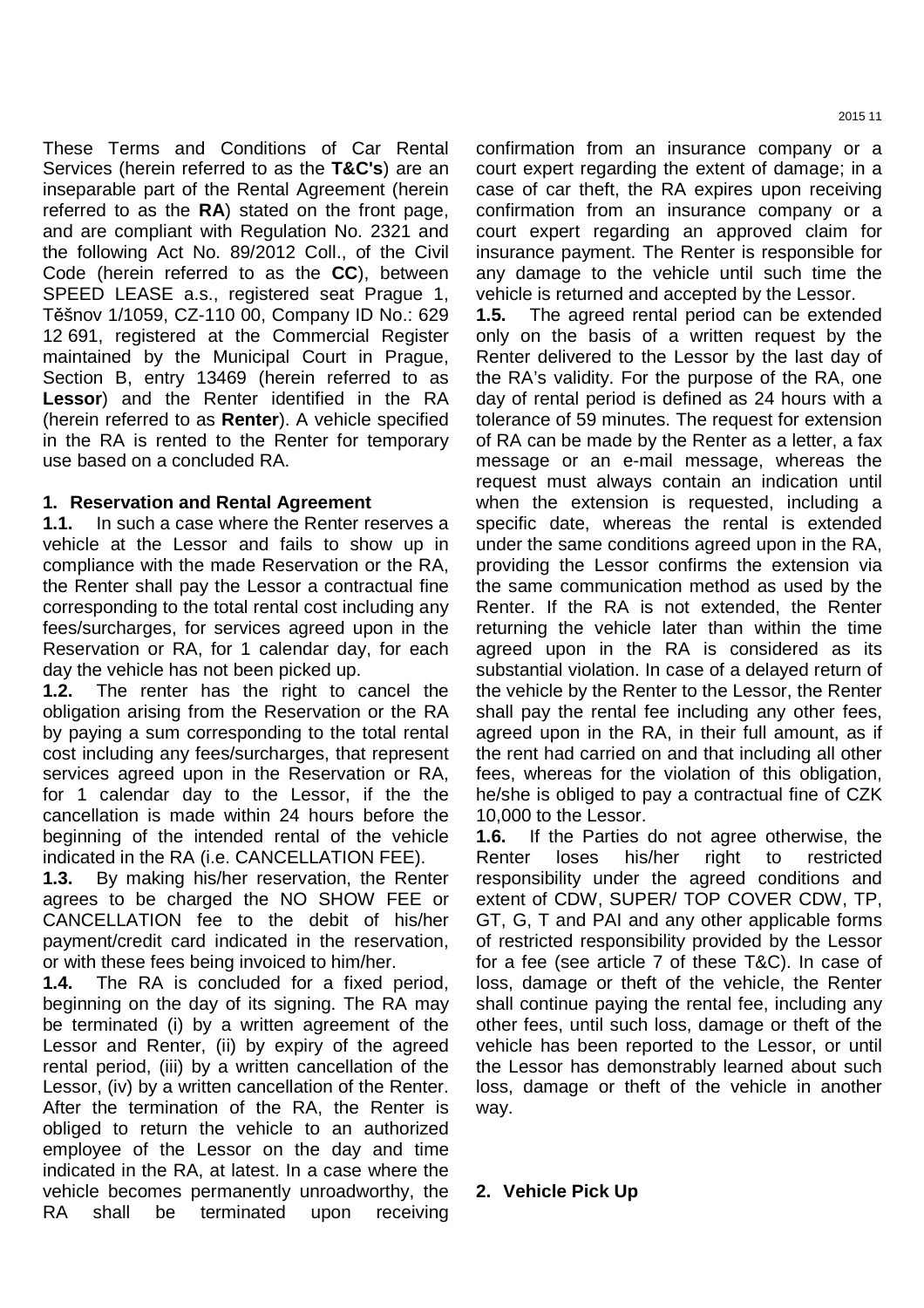**2.1.** The Lessor is obliged to provide the Renter with a vehicle in good technical condition, with all necessary documentation necessary for operation and at the time and place agreed upon in the Reservation or the RA. The vehicles are nonsmoker and polluting the vehicle with smoke shall be charged in compliance with the current fee, at least 50 EUR. Any potential damage (defects, deficiencies, scratches etc.) of the vehicle, or any other objections, shall be claimed by the Renter before accepting the vehicle and shall be recorded in RA, or in the Driver's set damage list, or in the acceptance log, or in the check-out list when accepting the vehicle / check-in list when returning the vehicle (herein referred to as **AL**). The Renter shall confirm his/her acceptance of the vehicle by signing the RA or the AL, if handover is done later on. The Renter is responsible for any damage to the vehicle not indicated in RA or AL. The Lessor is entitled to claim compensation for any such damage to the vehicle. Navigation systems in the Czech Republic are provided with a map of the Czech Republic.

#### **3. Conditions for Vehicle Use**

**3.1.** The vehicle may be used and driven only by persons indicated in RA. The Renter shall use the vehicle exclusively for its intended use on roads, his/her personal purposes and shall adhere to all traffic, customs, as well as other legal regulations as well as to the vehicle manufacturer's instructions for use.

**3.2.** If an alternatively powered (e.g. natural gas or electric drive) vehicle is rented, the Renter confirms by signing the RA that he/she has become familiar with operating such vehicle, with handling the filling or charging equipment and with the instructions on parking/garaging such vehicle.

**3.3.** The Renter is obliged to protect the vehicle from damage and to abide to the operating instructions stipulated in the manufacturer's instruction manual, as well as to the instructions of the Lessor, failing to do so shall make the Renter responsible for all damages caused by not adhering to any such instructions or conditions. The Renter is obliged to protect the the vehicle against theft, misuse or damage. In particular, the Renter shall not leave the keys and vehicle documents in a parked vehicle and shall lock the vehicle when parked. The Renter is obliged to immediately inform the Lessor about a required service inspection, or to ensure such inspection is undertaken via the Lessor.

**3.4.** The Renter may not let the vehicle be used by other persons than those indicated in the RA, take part in races, competitions or similar events with the vehicle, use the vehicle to transfer persons or property against payment, use the vehicle to push or tow cars, trailers or other items, subject the vehicle to changes and modifications without the Lessor's prior written approval, not even if to the Renter's own expense. In case of breach of this obligation, the Lessor is entitled to request the Renter to remove any made changes or modifications, without delay. If the made changes or modifications cannot be removed, the Renter is obliged to reimburse the Lessor for the sustained damage and expenses for returning the vehicle to its original state. The Renter is not entitled to use the vehicle to travel to countries indicated in the RA, if not arranged otherwise in the RA. Using the vehicle to travel to countries forbidden in the RA will oblige the Renter to pay a contractual fine to the Lessor in the amount of 1,000 CZK for each such infraction.

**3.5.** The Renter may not drive the vehicle under the influence of alcohol, narcotics, medication or other substances which can impact perception or the ability to react, nor let the vehicle to be driven by such person.

**3.6.** The Lessor is entitled to request access to the vehicle in order to verify that it is being used by the Renter in an appropriate way. The Renter is obliged to make the vehicle accessible for such inspection.

**3.7.** The breach of any of the obligations stipulated in point 3 of these T&C's is deemed as a substantial infraction of the RA and the Renter is fully responsible for the vehicle and fully liable for all damage sustained by the car, regardless of the arranged coinsurance and accordingly si the Renter obliged to pay penatly of 50.000,- Kč.

**3.8.** In case the Renter uses the vehicle abroad, he/she shall, at his/her own expense, obtain any applicable permits to use the vehicle abroad, and observe the applicable legal regulations of the country, in which the vehicle is operated. The Renter is responsible towards the Lessor also for any damage caused by non-observance or violation of this obligation, and, in case the vehicle is retained or requisitioned abroad, the Renter shall undertake all actions required for releasing the vehicle, and to pay the agreed rental fees for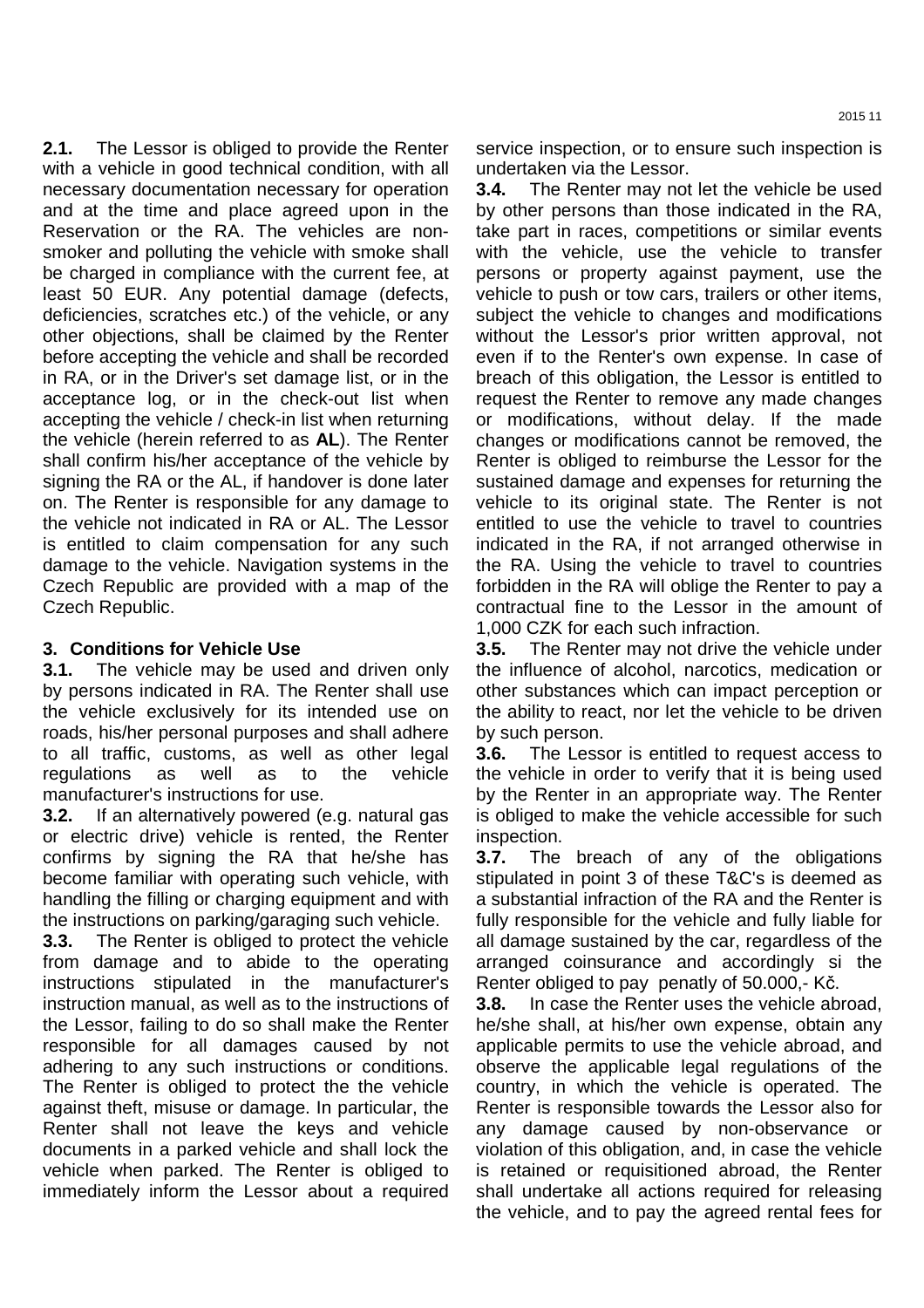such period. In such a case, the rental period shall not expire, until the vehicle is returned to the Lessor. The Renter shall pay any damage and costs incurred by the Lessor in connection with retaining or requisitioning of the vehicle as well as towing and parking abroad and its return to the Czech Republic.

**3.9.** In case when on the vehicle is any damage, which can be especially but not only total damage, lost and partial damage of the vehicle or its parts, not covered by the insurance or contracted coverage, is the Renter obliged to pay such the cost and damage value to the Lessor. When Renter prove his the Lessor that the Lessor is guilty for it, the renter is not obliged for such Value. If the Renter doesn´t prove the Lessor´s responsibility for such a damage, Renter is responsible for such a damage from the objective prespective, i.e. without the influence of its influence. If the damage on the vehicle is higher than 100.000,- CZK, the Renter is obliged to pay to the Lessor the flat fee to cover the lost of vehicle value: must pay 20% of the repair costs if the vehicle is repaired or 20% of the wreck value in case of total damage.

# **4. Returning the Vehicle**

**4.1.** The Renter shall return the vehicle to the Lessor with all accessories and documents especially with hubcaps, power cable of electric vehicle and the navigation CD (if rented by the Renter - "CD NAVI returned" shall be indicated in RA or AL), at the time and place indicated in RA, and in a condition in which he/she accepted it, with regards to usual wear.

**4.2.** Should all of the accessories not be returned together with the vehicle, the Lessor is allowed to request financial compensation adequate to the price of new accessories as well as a contractual fine of 1,000 CZK for every breach of Article 4.2 of these T&C's.

**4.3.** The Renter shall return the vehicle with a full fuel tank, or, as the case may be, full fuel tanks in case of alternatively powered vehicles, if he/she has not paid the Prepaid Petrol Fee, or if he/she has not paid the Fuel Run Out service after returning the vehicle. In case the Renter interrupt the condition mentioned in above sentence, is the Renter obliged to pay penalty of price per 1 litr of fuel multiply the quantity of missing fuel in the tank (Service fuelling) plus service fee 300 CZK (Fueling). If the Renter also received a fuel card from the Lessor, Lessor is obliged as

commissionaire on the own name to arrange the purchaise of fuel for the Renter on behalf of Renter´s account as commitent; and in compliance with the agreements which the Lessor made or will make with the fuel card supliers. The Renter is obliged to pay the remuneration to the Lessor. The remuneration is included in the monthly rental fee. The fuel ownership taken by such fuel cards is connect directly to the Renter. The Renter is obliged to pay all cost for used goods and service, espec. all expences for taken fuel, which the Lessor paid to fuel card supplier for such renter´s expences - the price for all filled fuel and/or the price for other goods purchased in this way shall be charged to the Renter subsequently at any time the Lessor identifies such use of the fuel card.

**4.4.** In case of loss or theft of the fuel card, the Renter is obliged to notify the Lessor in writing. Before notifying and blocking the card in accordance to card issuer policies, the Renter is responsible for any transactions made using this card, and shall pay the Lessor a blocking fee (See Price list of Non-standard Actions). A similar procedure applies also in case the Renter does not return the card together with the vehicle (i.e. blocking, fee and responsibility for all transactions until card is blocked).

**4.5.** The vehicle shall be handed over to an appointed Lessor's employee or to a third party appointed by the Lessor. The Renter is responsible for the vehicle to such time until the Lessor has physically accepted it and confirmed this fact by signing the RA or AL; from this moment on, the vehicle is considered duly returned.

**4.6.** Before accepting the vehicle, the Lessor or a third party appointed by the Lessor shall check the condition of the vehicle and record the identified condition in the RA or AL (in particular, any damage not indicated in the RA or AL at pick up by Renter). The Renter is obliged to sign the RA or AL, otherwise the Lessor shall not provide him/her with a confirmation on returning the vehicle (copy of the RA or AL).

**4.7.** Refusing to sign the RA or AL shall not relieve the Renter from the responsibility for any identified damage to the vehicle, whereas the Renter is obliged to reimburse such damage and to pay an administrative fee, to cover the nonstandard administrative operations, amounting to 10,000 CZK. The Lessor is entitled to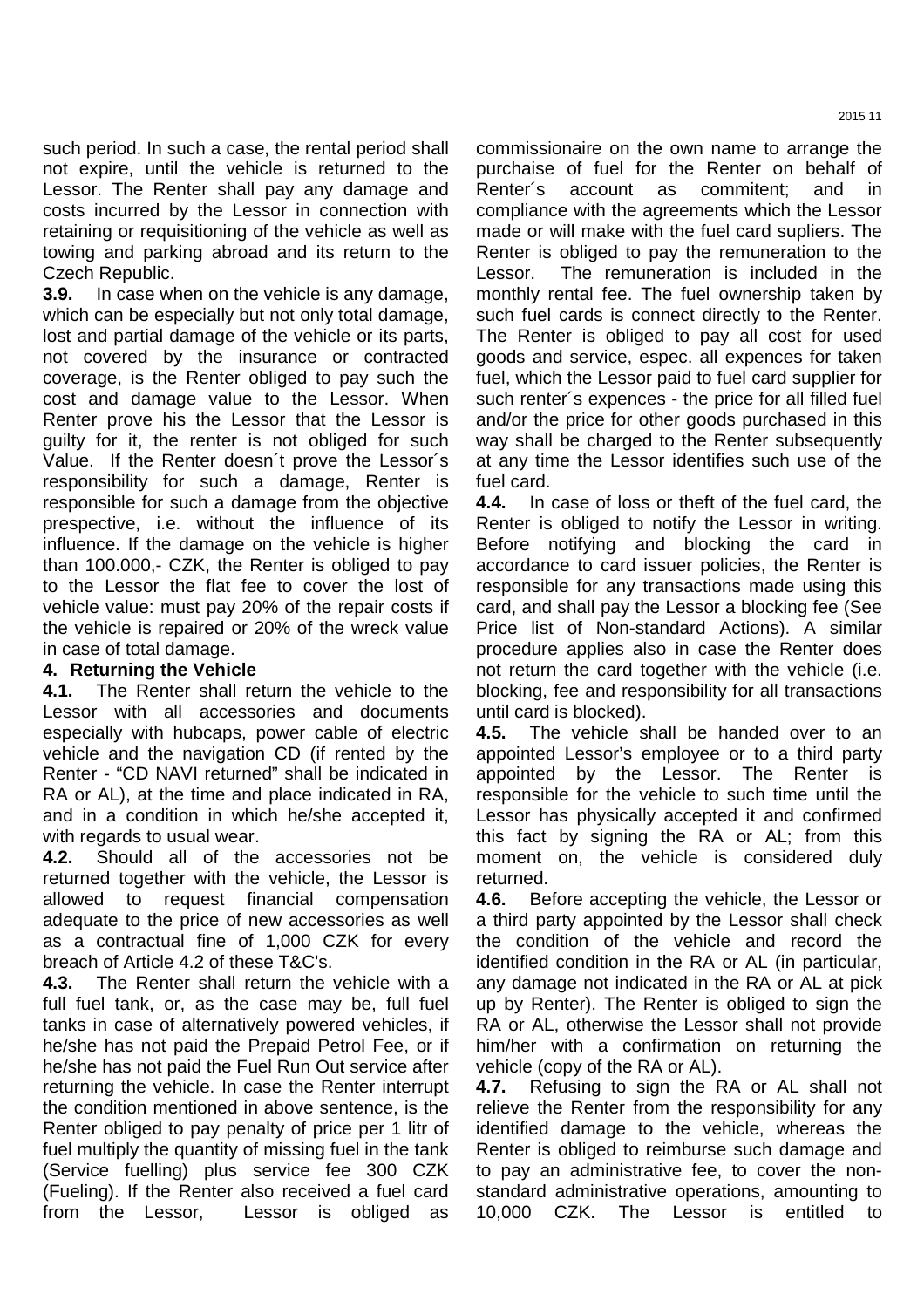compensation for any hidden damage to the vehicle (e.g. damaged chassis, incorrect fuel, motor damage) that could not have been discovered during inspecting the vehicle condition, i.e. such damages not entered in the RA and AL when returning the vehicle by the Renter.

**4.8.** In case the Renter returns the vehicle in a dirty condition or in the non well lightned place, not allowing an appropriate check of overall vehicle's condition, this fact is recorded in the RA or AL, and, in such case, the Lessor is entitled to be compensated for any damage to the vehicle, which is identified after the vehicle has been washed or car is possible better to observe, i.e. also such damage, which is not indicated in the RA and AL upon returning the vehicle by the Renter, including the cost of washing.

**4.9.** The obligation to pay the rental fee incl. all additional fees arranged in the RA, as well as the responsibility for any damage to, loss of, destruction of or theft of the vehicle, remains with the Renter, until the Lessor has resumed its full control.

**4.10.** When the vehicle is to be returned without the presence of a Lessor's employee (e.g. hotel reception desk, key box) – only if agreed with the Lessor in advance, the Renter shall inform the Lessor on this fact without delay. Otherwise the Renter shall pay the rental fee, including all additional fees as arranged in the RA, until the Lessor has been demonstrably informed about such return of the vehicle. The Renter is responsible for any damage to the vehicle until such time when the Lessor collects the vehicle.

# **5. Rental Fee and Charges**

**5.1.** The Renter undertakes to pay the rental fee and all additional charges associated with the use of the vehicle, including compensation for damage, in a proper and timely manner. In case of a rental agreed for a period longer than 1 month, charging and invoicing shall be done continuously, ordinarily after every 28 days of rental.

**5.2.** The advanced payment / guarantee / deposit (herein referred to as **deposit**) that the Renter is obliged to deposit with the Lessor upon signature of the RA in order to secure the Lessor's claim, after the Renter fulfils all obligations, it shall be cleared after return of the vehicle. Paying the deposit does not affect the obligation of the Renter to pay rent. The required deposit amount is entered in the RA.

**5.3.** The Lessor is entitled to offset all the Lessor's financial claims in respect of the Renter implied by the concluded the RA, or, as the case may be, by other agreements between the Renter and the Lessor. The Renter is obliged to pay the Lessor also any fees, which are indicated in the Price List of Non-standard Actions (its current version is published at www.sixt.cz).

**5.4.** By signing the RA, the Renter agrees to be charged the rental fee including the price for insurance, the price for the Missing Fuel Replenishment / Servicing After Return services, the amounts used from the fuel card, the compensation for anydamage to the vehicle, the coinsurance in case of damage to the vehicle or any other fees associated to the rental of the vehicle, to the debit of the payment/credit card indicated in the RA.

**5.5.** The Renter agrees that the Lessor can onesidedly increase the rent rate, if new costs arise for the Lessor or current costs increase, in particular the insurance fees, road tax, radio or TV use fees and other charges, taxes, fees and similar. In case of delay with the payment of the rental fee and additional charges associated with the use of the vehicle, including compensation for damage, the Renter shall pay to the Lessor a late payment interest as stipulated by the above mentioned regulation. Besides late payment interest, the Lessor is entitled to demand damage reimbursement for late payment of rent, in compliance with Regulation 1971 of the CC.

**5.6.** In case the Renter does not pay any of the outstanding amounts even within a provided grace period defined in the reminder notice related to the outstanding invoice (charged at CZK 100 - refer toPrice List of Non-standard Actions), the Lessor shall immediately initiate a legal enforcement of the amount or mediate enforcement through a collection agency.

**5.7.** In a case where the Lessor justifiably used the deposit as described in article 5.3 of the T&C's, the Renter is obliged to repay the deposit with the missing amount within 10 days after he/she has been informed by the Lessor that such amount of the deposit has been used by the Lessor.

# **6. Repairs and Maintenance**

**6.1.** The Lessor shall provide or have provided, at the Lessor's expense, common repairs and maintenance of the vehicle, as well as regular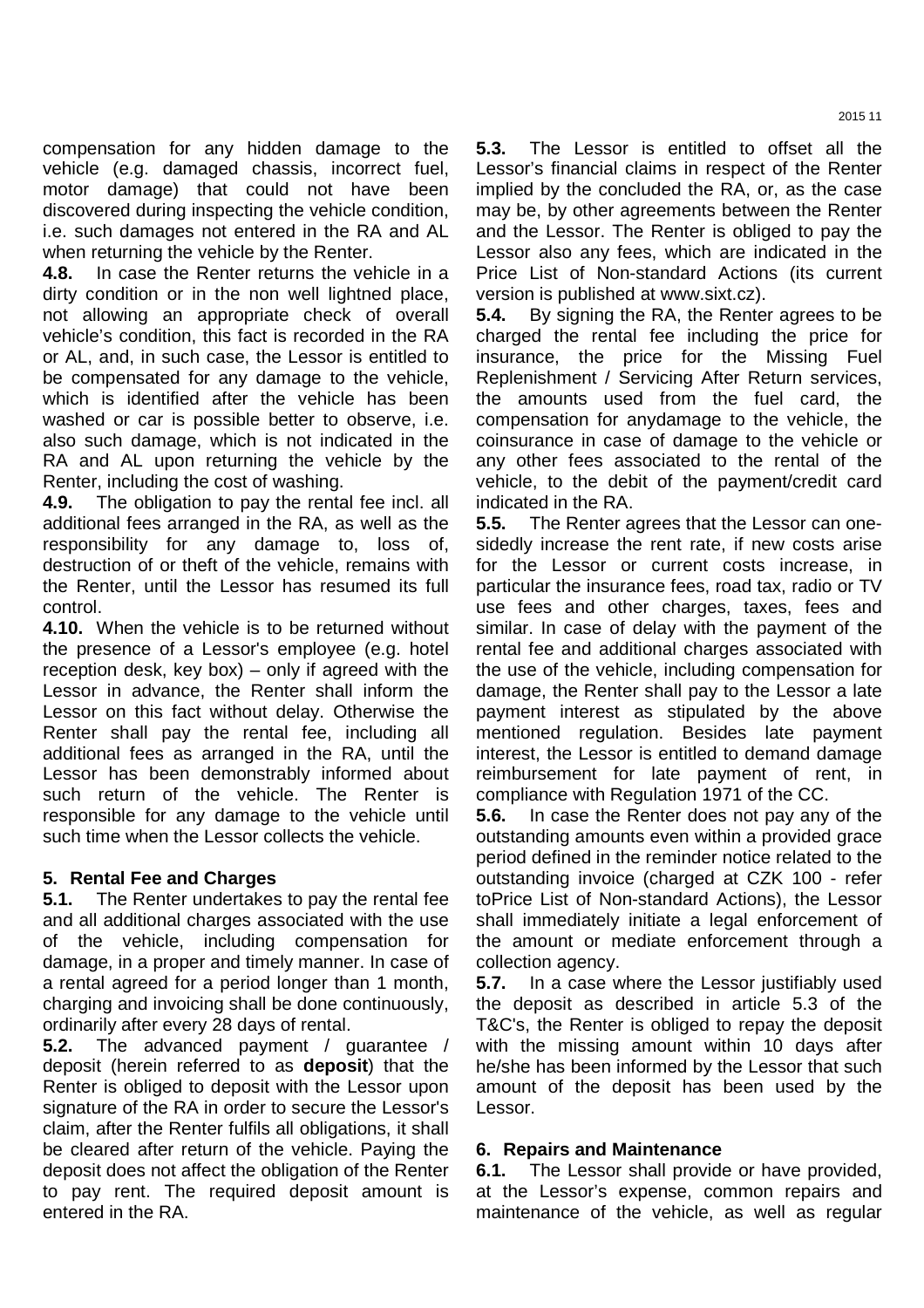inspections of the vehicle. The Renter shall allow for providing repairs, maintenance and inspections of the vehicle and tolerate restrictions in the use of the vehicle in the extent necessary for their providing. The Renter shall, if not otherwise agreed with the Lessor, to contact the Lessor's subsidiary, from which he/she has picked-up the vehicle, and, together with such subsidiary, provide for exchange of tires in case of transition between periods of the year (usually March and November). Such exchange is made at the expense of the Lessor. However, the Renter is not entitled to compensation of his/her expenses associated with the exchange of tires (e.g. time, fuel etc.).

**6.2.** The Renter is entitled to be provided by the Lessor with another vehicle of an equal or lower class for the time need for such repair or maintenance. The costs associated with the repair shall be born by the Lessor, with the exception of cases, when the need for repair was caused as a result of inappropriate use of the vehicle or of the use of the vehicle in contradiction with the usual way of using a vehicle, or of a violation of the provisions of the RA by the Renter or by persons, whom the Renter allowed access to the vehicle. In such cases, the costs of repair shall be fully born by the Renter, and the Renter shall be fully responsible for any damage caused to the Lessor as a consequence of such behaviour.

**6.3.** The Renter is obliged to notify the Lessor, without unnecessary delay, of any defects demonstrated on the vehicle during its use and requiring a repair. In case the Renter does not meet this obligation without unnecessary delay, the Renter shall be responsible to the Lessor for any damage caused by such action and shall loose all rights, which would otherwise belong to him/her as a result of impossibility or restricted possibilities of using the vehicle.

#### **7. Responsibility for Damage (CDW, TP, GT), Personal Accident Insurance (PAI)**

**7.1.** For persons authorized to drive a vehicle, the Lessor provides an insurance coverage in the extent and under the conditions of the compulsory insurance of responsibility for damage caused by using a motor vehicle. The Renter is fully responsible towards the Lessor for any damage caused on the vehicle or damage associated with the use of the vehicle, until the Lessor collects the vehicle from the Renter.

**7.2.** In case of damage caused by the Renter, the Lessor is entitled to charge the Renter, for comprehensive services regarding administrative tasks needed for processing the insurance claim, a fee of 1,500 CZK (Damage Administration Fee).

**7.3.** The Lessor can also require from the Renter a compensation for lost profit, i.e. a compensation for lost rental fees in an amount corresponding to the agreed rental fee, if the Renter returns the vehicle damaged or without documents and accessories, or if the Renter does not duly return the vehicle at all, etc., until the day, on which the Lessor can rent the vehicle in an appropriate condition to another renter (i.e. for example during the repair of the vehicle). Lost rental fees also include the loss of value of the vehicle, loss of profit of a unusable vehicle and other secondary costs connected with the removal of damage, towing or fuel costs for transporting the vehicle from and to a garage.

**7.4.** Damages caused on the vehicle not covered by the agreed insurance policy shall be charged by the Lessor to the Renter on the basis of the damage price overview (its current version published at www.sixt.cz), or on the basis of a price calculation by a particular repair shop. Compensation for such damages is due together with the rental fee and additional charges, or shall be charged to the debit of Renter's payment/credit card indicated in the RA (see article 5 of these T&C's).

**7.5.** However, the Renter's responsibility for damage caused on the vehicle can be restricted up to the amount agreed upon in insurance coverage in the RA(ordinarily 10% of the vehicle's value, min. CZK 10,000 per an insurance event) depending on the category of the vehicle, as follows:

- a) for damage caused by damaging the vehicle or its part or accessories, except for the consequences of theft, attempted theft, or vandalism (CDW),
- b) for damage caused by loss or theft of the vehicle or its part or by its damaging as a consequence of theft, attempted theft, or vandalism (TP),

provided that the Renter confirms with his/her signature the RA and accepts the CDW and TP terms and pays the fee according to the applicable price list.

**7.6.** The limited liability of the Renter as stipulated in article 7.5. of the T&C's applies to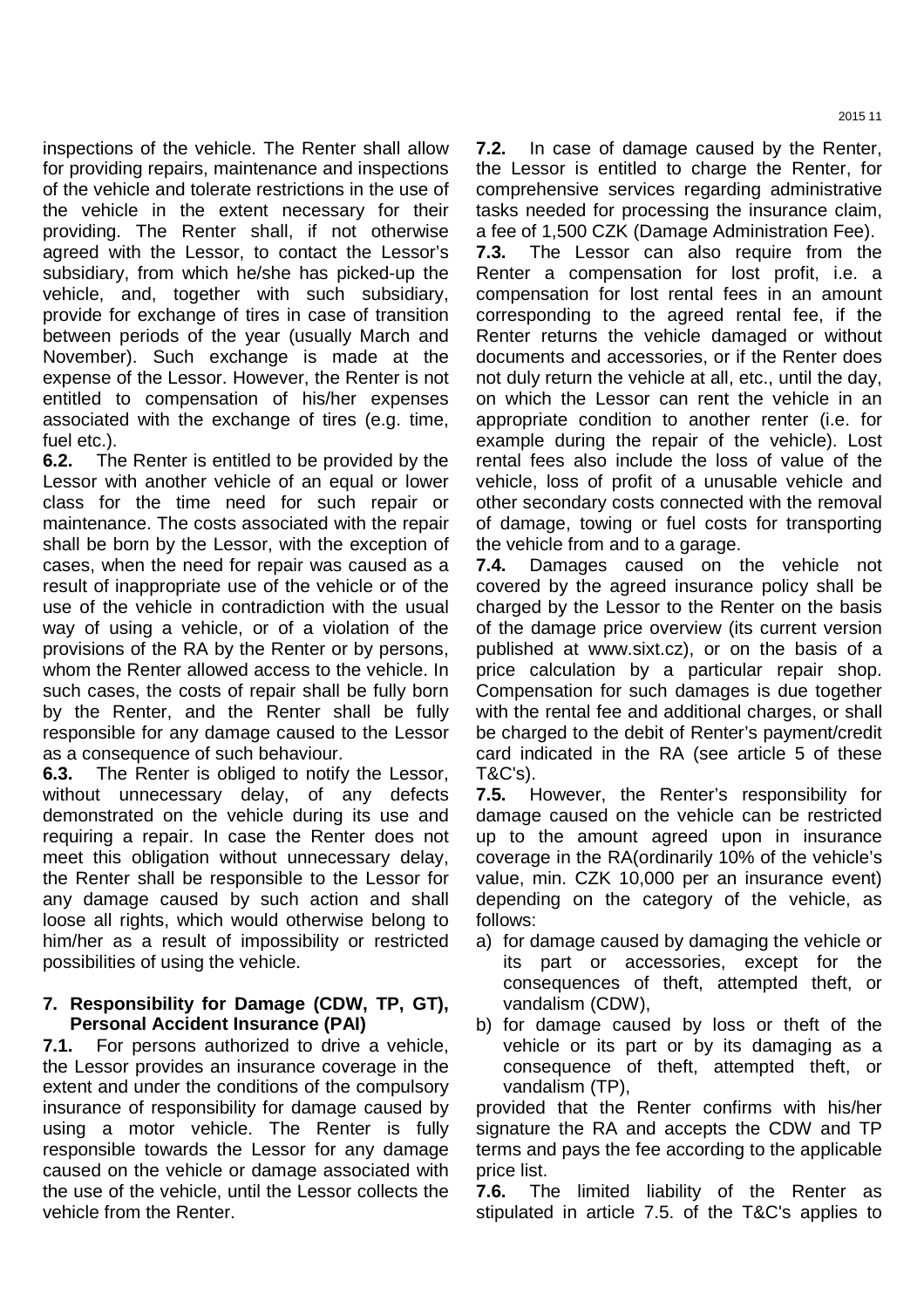every separate insurance event, i.e. each vehicle damage that results in an insurance event. However, the Renter's responsibility cannot be restricted should such damage, accident, loss or theft of the vehicle be a consequence of nonobservance of the RA, the T&C's, legal regulations or the terms of insurance coverage (disregarding whether damage occurred intentionally or by omission). If limited liability of the Renter regarding damages described in article 7.5. of these T&C's is not arranged in the RA, then the Renter is liable for the full extent of damage to the vehicle.

**7.7.** On the basis of payment of an additional fee and singing the personal accident insurance clause (PAI) in the RA, the Lessor shall provide to the Renter insurance of persons travelling in the rented vehicle, in compliance with the conditions set forth by the particular provider of insurance.

**7.8.** Fines applied to the Renter for traffic and parking offences committed with the rented vehicle, damages caused by loss of documents, keys or vehicle tools, including costs, which had to be incurred in order to rectify such damages, shall be always born by the Renter, disregarding the agreed insurance coverage. The Renter shall be charged with any fine or other sanction, as well as any other amounts the Lessor will be forced to pay as the operator of the rented vehicle for offences or other misdemeanours during the valid period of the RA regarding the respective vehicle (herein referred to as **Sanction**), whereas the Lessor is entitled to request a fine amounting to 300 CZK as a fee for needed administrative tasks (also known as PENALTY or FINE FEE).

**7.9.** The Renter is obliged to undertake all possible action in order to without delay free the Lessor from any obligation or responsibility to settle the Sanction. For this purpose, the Lessor is entitled to charge the Sanction together with the FINE FEE to the debit/credit card of the Renter and is further entitled to immediately deduct the amount corresponding to the SANCTION and FINE FEE from such debit/credit card. The obligation of the Lessor to issue a corresponding document is not affected herewith.

**7.10.** In case the Renter pays, together with the charges for CDW and TP, also the charge for SUPER/TOP COVER CDW, he/she obtains a preferential insurance coverage of damages. SUPER/TOP COVER CDW applies to: damage to the vehicle, loss of hubcaps, caused accident; it does not apply to: loss of spare wheel and obligatory equipment, loss of documents, keys, user manual, Driver set or the use of the incorrect type of fuel and related vehicle towing, and damaged tyres, hubcaps and wheels. prerequisite for claiming preferential insurance coverage is presenting a police report and the fact that the Renter has not violated any of the obligations implied for him/her by the RA, the T&C's, legal regulations or the terms of insurance coverage. By concluding RA and paying the charges for CDW and TP, the Renter is not automatically entitled to be provided the SUPER/TOP COVER CDW service. The decision on providing these services shall be always decided by the Lessor in respect to each individual Renter or each individual RA; the Lessor is not obliged to give any grounds for not providing this service. No insurance coverage may be arranged or cancelled after the beginning of therental period.

# **8. Accidents, Damage and Theft of Vehicle**

**8.1.** In case of traffic an accident, damage or theft of the vehicle or its part, injury or death of persons (whether caused by the Renter or not), the Renter shall call the police and ask for the investigation of the accident and present the investigation or its result to the Renter as an official report. This Renter's obligation does not apply to damaged tires.

**8.2.** In case of any event of damage, the Renter shall fill out complete information required in the "Accident Log" form received together with the vehicle documents. A non-functional vehicle must be secured against additional damage or theft. The Renter shall, immediately, or, at the latest, within 24 hours, notify the Lessor of any event of damage related to the vehicle, injury or death of persons as a consequence of the event of damage, the place, where the vehicle is located, and make sure that all documents, keys and other documentation related to the vehicle and to the event of damage, including a completed "Accident Log" form and the police record/report, are presented to the Lessor as soon as possible. In case the indicated documentation is not presented, the right for insurance coverage becomes inapplicable.

**8.3.** The Renter shall provide to the police, the Lessor and Lessor's insurance company any required assistance and cooperation needed for a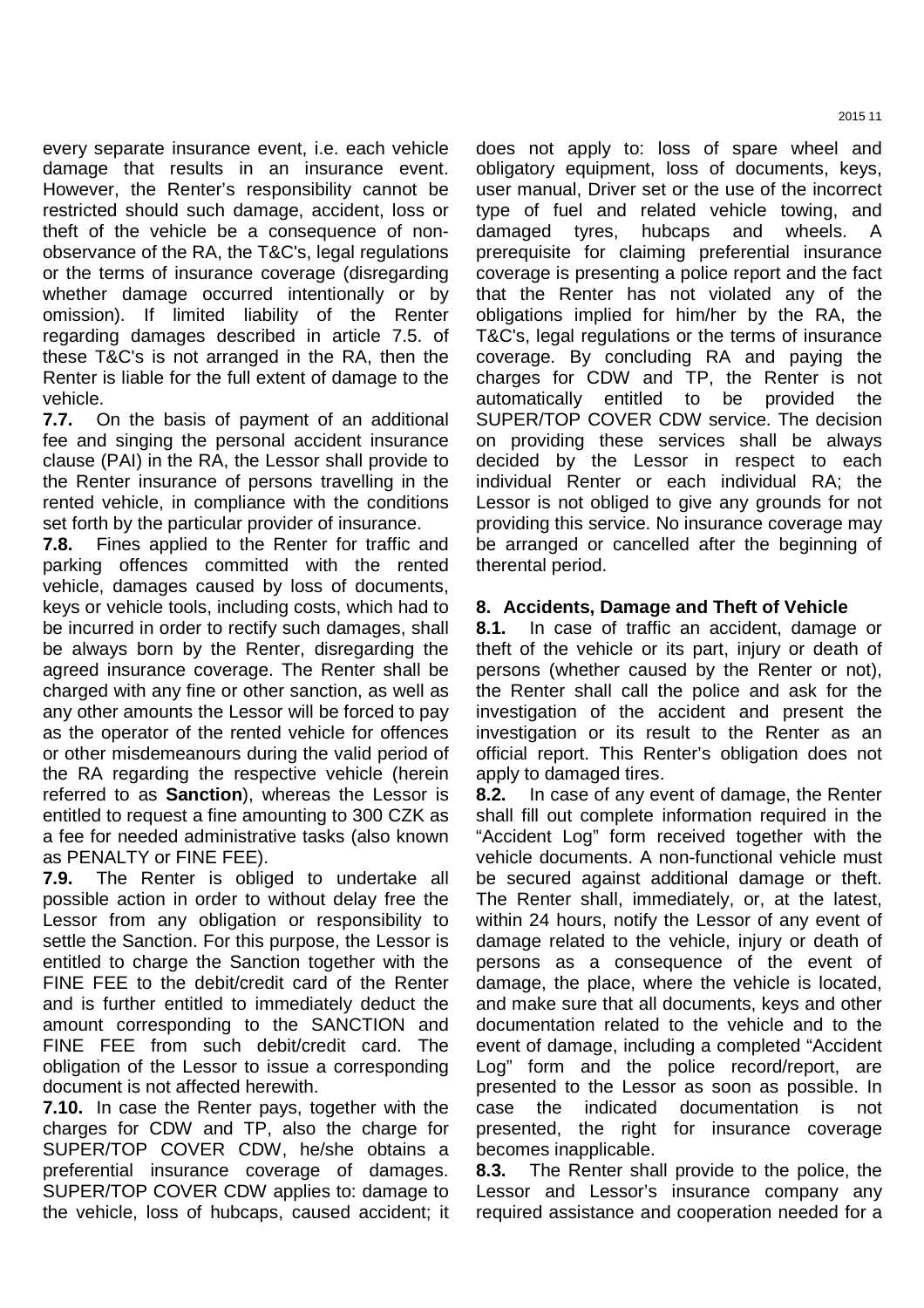complete investigation of the event of damage and for its processing and, as the casemay be, for the associated legal proceedings. Provisions in article 7 on the right to charge the Renter with a Damage Administration Fee amounting to 1,500 CZK shall be applied similarly.

#### **9. Collection of Information**

**9.1.** By signing the RA, the Renter, as a natural person, expresses his/her approval with the collection of personal information in the extent of name, surname, title, citizenship, domicile (street, house number, ZIP code, city) or another delivery address (PO Box, ZIP code), language, telephone number to work, home of cellular phone and email address or fax number. The Renter gives the Lessor his/her permission to hold and use his/her personal information and may revoke such permission in writing. The Renter gives permission to be contacted with business offers and services by the Lessor as well as for purposes of promotion events and market surveys, providing that the Renter:

a) the information is provided voluntarily and only for an extent of time until the Renter applies his/her right to withdraw permission,

b) may request access to this information.

**9.2.** In order to eliminate any doubt, it is agreed that a Renter who is not a natural person, by signing of the Agreement explicitly agrees to the collection and use of information, by the Lessor, regarding the business name, company ID No. or similar ID, seat (PO box, ZIP code), language, telephone number, e-mail, fax number, contact person and his/her telephone number including cellular phone. By signing the Agreement, the Renter also confirms the above information regarding the Agreement to be true and obliges himself/herself to inform the Lessor of any changes.

In order to certify the solvency of the Renter, the Renter approves to providing his/her personal information to a third party.

#### **10. Miscellaneous**

**10.1.** The Renter declares to comply with all requirements defined by legal regulations for driving motor vehicles (valid driver's license, driving permit in case of Renter's age exceeding 60 years etc.) and declares to own a driver´s licence for a period longer than 2 years. The Lessor is responsible towards the Renter or

towards third parties only for losses and damages, caused to them as a direct consequence of the vehicle rental or of its use, when caused by the fault of the Lessor or by the Lessor's negligence. Any such losses or damages shall be reported to the Lessor within 24 hours from their occurrence.

**10.2.** The Renter shall notify the Lessor of any change of his/her domicile or any other change that could have impact on compliance with his/her obligations.

**10.3.** The Renter takes into account that in a case of failing to return the vehicle to the Lessor in the agreed upon time and location, the Lessor will report such failure to the police as the vehicle being lost or stolen, or press charges at a court of law; the Renter is solely responsible of the necessity of such actions.

**10.4.** Besides the contractual fines stipulated in these T&C's, the Lessor is entitled to request reimbursement of losses, from the Renter, which have been caused by breaching the obligations of this agreement and sanctioned by a contractual fine, whereas the application of Regulation 2050 of the CC is not possible for this case.

**10.5.** If the Renter uses the vehicle contradiction with RA, the T&C's or in a way causing damage to the Lessor or which can cause damage to the Lessor, this is considered a substantial violation of the RA. In cases of substantial RA violation, the Lessor is entitled to terminate the RA, the notice shall enter into force upon its delivery to the Renter.

**10.6.** The Lessor can terminate the RA also in cases where the Renter does not pay the rental fees in agreed amounts and on agreed dates. In such case the termination of the Agreement enters into force upon its delivery to the Renter.

**10.7.** In matters which are not expressly covered by the RA or the T&C's, the rental relationship is governed by applicable provisions of legal regulations of the Czech Republic; deciding of potential disputes is governed by the courts of the Czech Republic, subject to the applicable process rules defined by the legislation of the Czech Republic; the Lessor's jurisdiction is decisive; the decisive wording of RA and the Conditions is in the Czech language.

**10.8.** The Renter agrees to have his/her e-mail address used by the Lessor for newsletters and marketing offers of the Lessor. The Renter accept the cars are equipped by the monitoring and communication safety units. The Renter declares